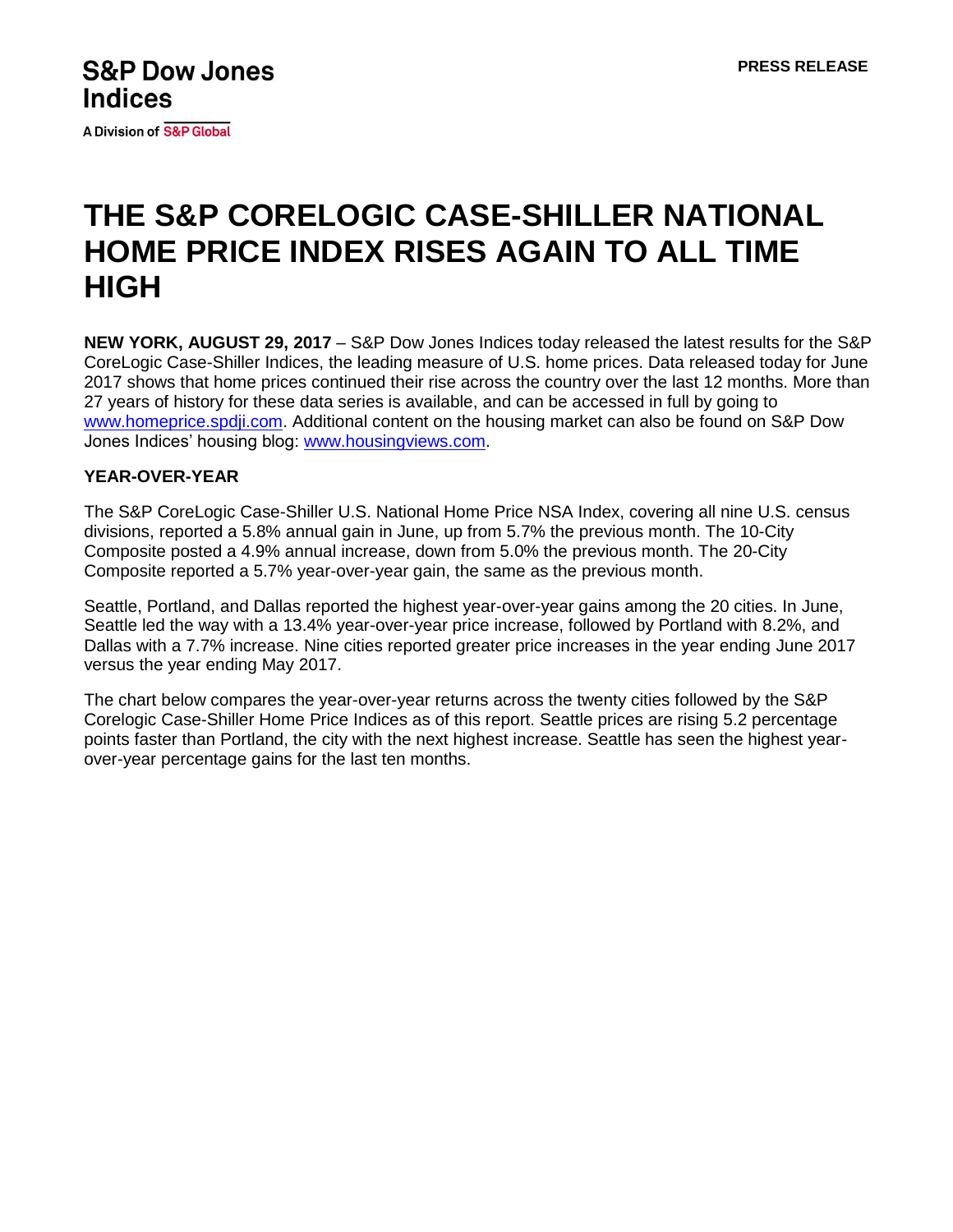

# **MONTH-OVER-MONTH**

Before seasonal adjustment, the National Index posted a month-over-month gain of 0.9% in June. The 10-City and 20-City Composites both reported a 0.7% increase in June. After seasonal adjustment, the National Index recorded a 0.4% month-over-month increase. The 10-City Composite remained stagnant with no month-over-month increase. The 20-City Composite posted a 0.1% month-over-month increase. All 20 cities reported increases in June before seasonal adjustment; after seasonal adjustment, 14 cities saw prices rise.

#### **ANALYSIS**

"The trend of increasing home prices is continuing," says David M. Blitzer, Managing Director and Chairman of the Index Committee at S&P Dow Jones Indices. "Price increases are supported by a tight housing market. Both the number of homes for sale and the number of days a house is on the market have declined for four to five years. Currently the months-supply of existing homes for sale is low, at 4.2 months. In addition, housing starts remain below their pre-financial crisis peak as new home sales have not recovered as fast as existing home sales."

"Rising prices are the principal factor driving affordability down. However, other drivers of affordability are more favorable: the national unemployment rate is down, and the number of jobs created continues to grow at a robust pace, rising to close to 200,000 per month. Wages and salaries are increasing, maintaining a growth rate a bit ahead of inflation. Mortgage rates, up slightly since the end of 2016, are under 4%. Given current economic conditions and the tight housing market, an immediate reversal in home price trends appears unlikely."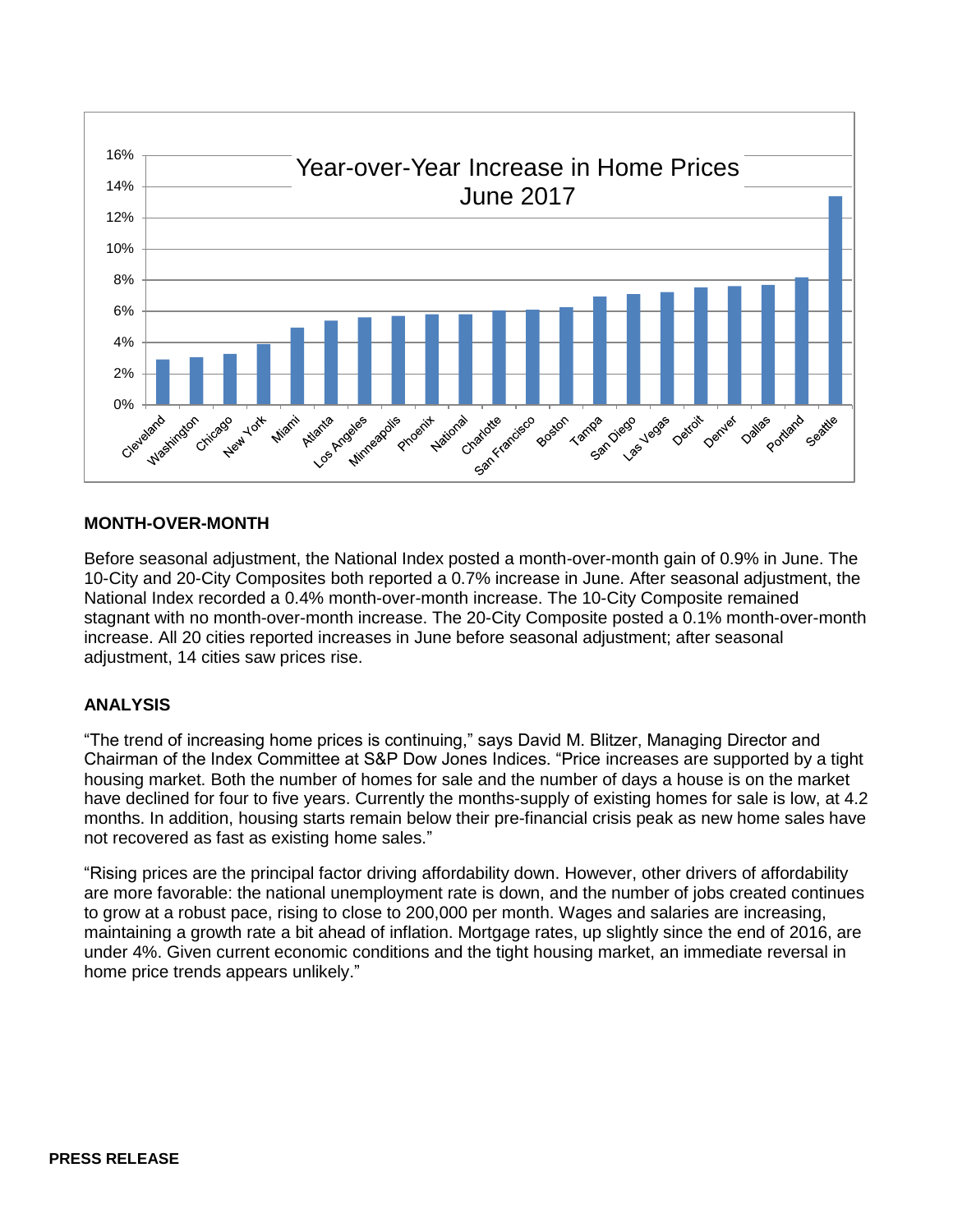# **SUPPORTING DATA**

The chart below depicts the annual returns of the U.S. National, the 10-City Composite, and the 20-City Composite Home Price Indices. The S&P CoreLogic Case-Shiller U.S. National Home Price NSA Index, which covers all nine U.S. census divisions, recorded a 5.8% annual gain in June 2017. The 10- City and 20-City Composites reported year-over-year increases of 4.9% and 5.7%, respectively.

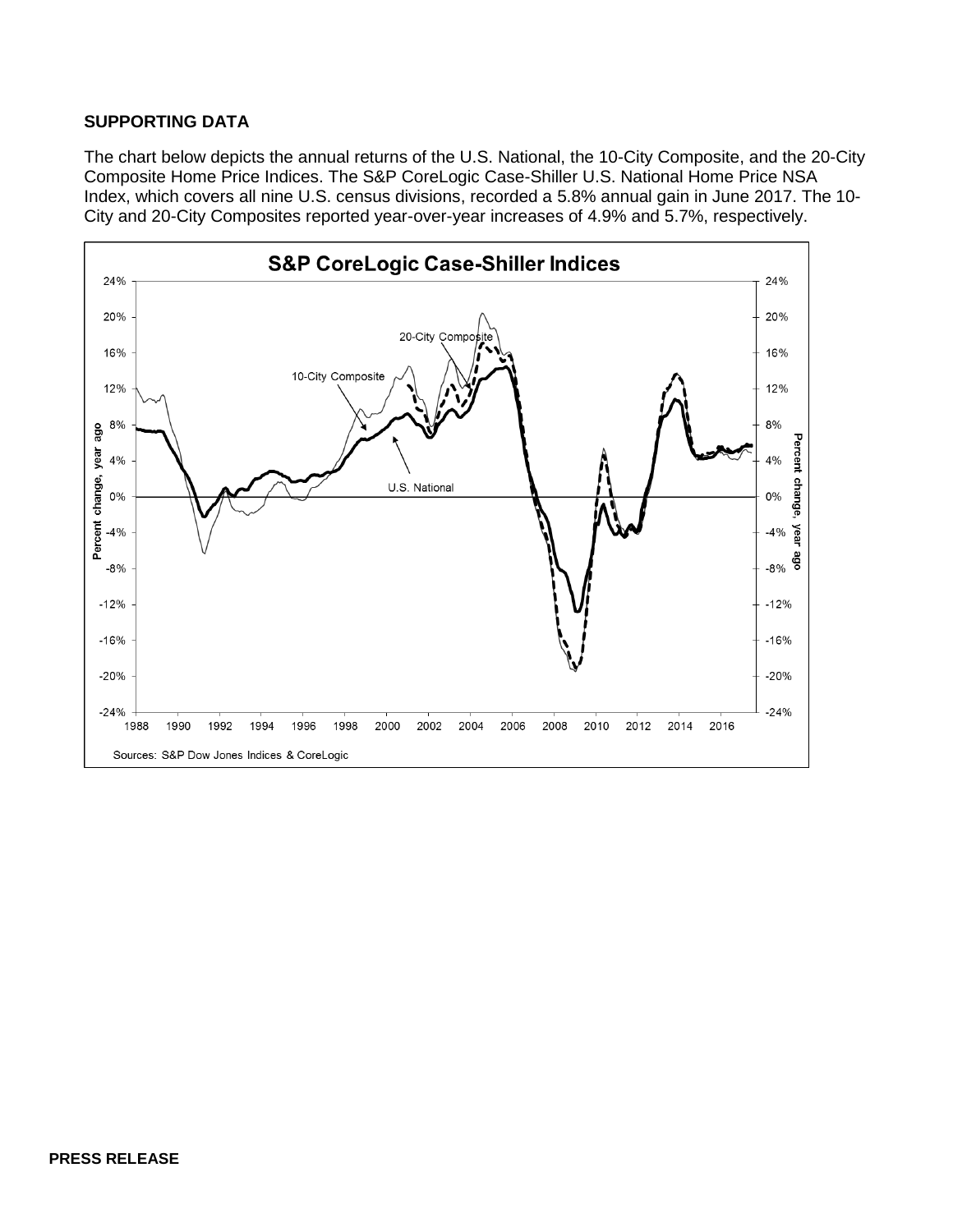The following chart shows the index levels for the U.S. National, 10-City and 20-City Composite Indices. As of June 2017, average home prices for the MSAs within the 10-City and 20-City Composites are back to their winter 2007 levels.



Table 1 below shows the housing boom/bust peaks and troughs for the three composites along with the current levels and percentage changes from the peaks and troughs.

|          | <b>2006 Peak</b> |             | 2012 Trough |             |                         | Current |                    |                         |
|----------|------------------|-------------|-------------|-------------|-------------------------|---------|--------------------|-------------------------|
| Index    | Level            | <b>Date</b> | Level       | <b>Date</b> | <b>From</b><br>Peak (%) | Level   | From<br>Trough (%) | <b>From</b><br>Peak (%) |
| National | 184.62           | Jul-06      | 134.00      | Feb-12      | $-27.4%$                | 192.60  | 43.7%              | 4.3%                    |
| 20-City  | 206.52           | Jul-06      | 134.07      | Mar-12      | $-35.1%$                | 200.54  | 49.6%              | $-2.9%$                 |
| 10-City  | 226.29           | Jun-06      | 146.45      | Mar-12      | $-35.3%$                | 213.86  | 46.0%              | $-5.5%$                 |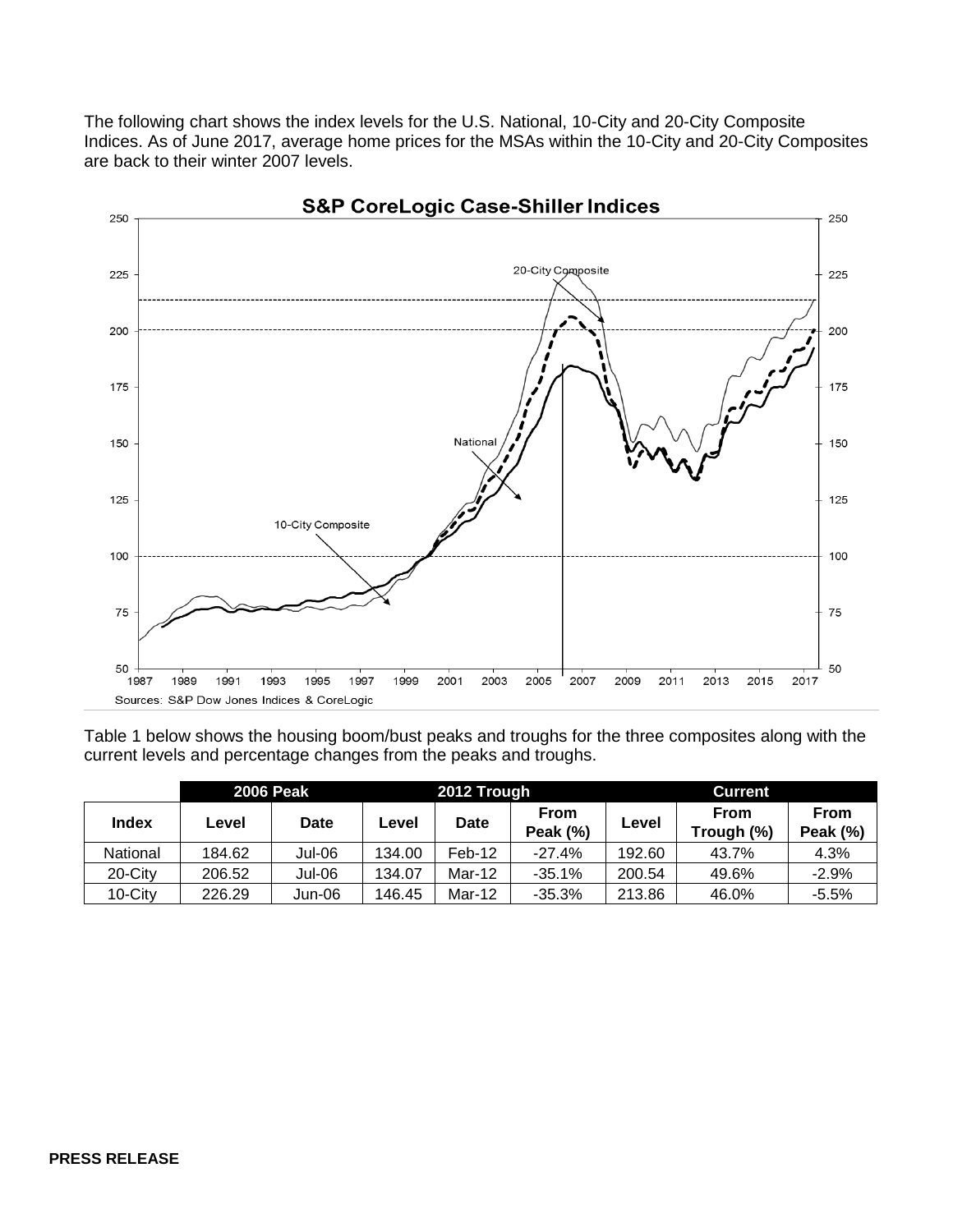Table 2 below summarizes the results for June 2017. The S&P CoreLogic Case-Shiller Indices are revised for the prior 24 months, based on the receipt of additional source data.

|                          | <b>June 2017</b> | June/May   | <b>May/April</b> | 1-Year     |
|--------------------------|------------------|------------|------------------|------------|
| <b>Metropolitan Area</b> | Level            | Change (%) | Change (%)       | Change (%) |
| Atlanta                  | 138.90           | 0.6%       | 0.9%             | 5.3%       |
| <b>Boston</b>            | 202.16           | 0.7%       | 0.7%             | 6.2%       |
| Charlotte                | 149.53           | 0.8%       | 0.9%             | 6.0%       |
| Chicago                  | 140.25           | 0.9%       | 1.0%             | 3.2%       |
| Cleveland                | 115.37           | 0.6%       | 1.3%             | 2.9%       |
| Dallas                   | 177.87           | 0.8%       | 0.7%             | 7.7%       |
| Denver                   | 199.89           | 0.8%       | 0.9%             | 7.6%       |
| Detroit                  | 116.03           | 1.5%       | 1.1%             | 7.6%       |
| Las Vegas                | 162.37           | 1.0%       | 1.4%             | 7.3%       |
| Los Angeles              | 263.57           | 0.7%       | 1.0%             | 5.6%       |
| Miami                    | 225.12           | 0.4%       | 0.8%             | 5.0%       |
| Minneapolis              | 162.10           | 1.0%       | 1.1%             | 5.7%       |
| New York                 | 190.38           | 0.6%       | 0.4%             | 3.9%       |
| Phoenix                  | 169.94           | 0.8%       | 0.6%             | 5.8%       |
| Portland                 | 221.75           | 0.9%       | 1.3%             | 8.2%       |
| San Diego                | 241.96           | 0.9%       | 1.0%             | 7.1%       |
| San Francisco            | 242.30           | 0.7%       | 1.0%             | 6.1%       |
| Seattle                  | 229.68           | 1.4%       | 1.8%             | 13.4%      |
| Tampa                    | 195.61           | 0.5%       | 1.2%             | 6.9%       |
| Washington               | 222.52           | 0.7%       | 0.7%             | 3.1%       |
| Composite-10             | 213.86           | 0.7%       | 0.8%             | 4.9%       |
| Composite-20             | 200.54           | 0.7%       | 0.9%             | 5.7%       |
| U.S. National            | 192.60           | 0.9%       | 1.1%             | 5.8%       |

*Sources: S&P Dow Jones Indices and CoreLogic*

*Data through June 2017*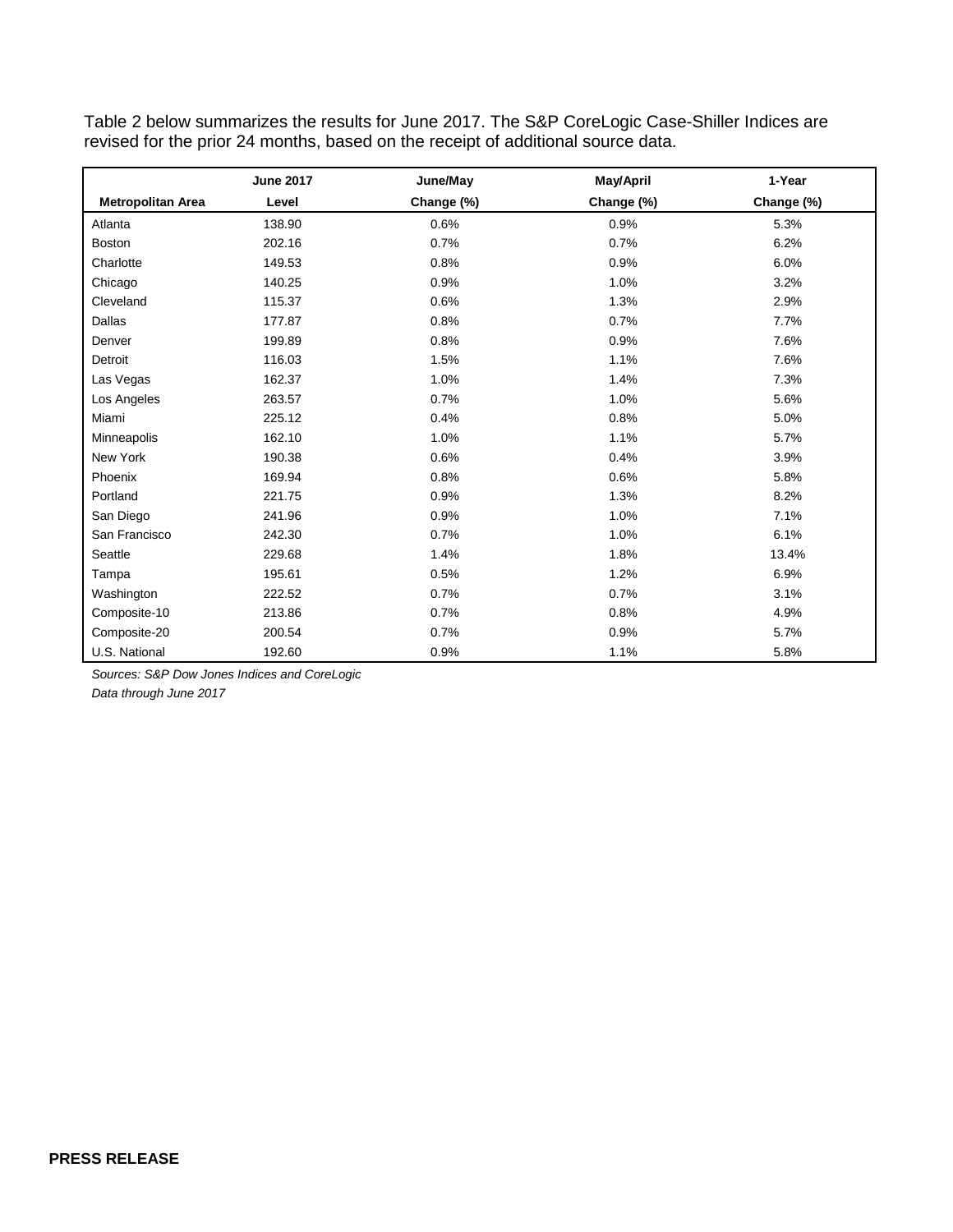Table 3 below shows a summary of the monthly changes using the seasonally adjusted (SA) and nonseasonally adjusted (NSA) data. Since its launch in early 2006, the S&P CoreLogic Case-Shiller Indices have published, and the markets have followed and reported on, the non-seasonally adjusted data set used in the headline indices. For analytical purposes, S&P Dow Jones Indices publishes a seasonally adjusted data set covered in the headline indices, as well as for the 17 of 20 markets with tiered price indices and the five condo markets that are tracked.

|                          |            | June/May Change (%) | May/April Change (%) |           |  |
|--------------------------|------------|---------------------|----------------------|-----------|--|
| <b>Metropolitan Area</b> | <b>NSA</b> | <b>SA</b>           | <b>NSA</b>           | <b>SA</b> |  |
| Atlanta                  | 0.6%       | $-0.2%$             | 0.9%                 | $-0.1%$   |  |
| <b>Boston</b>            | 0.7%       | 0.0%                | 0.7%                 | $-0.4%$   |  |
| Charlotte                | 0.8%       | 0.4%                | 0.9%                 | 0.4%      |  |
| Chicago                  | 0.9%       | $-0.4%$             | 1.0%                 | $-0.5%$   |  |
| Cleveland                | 0.6%       | $-0.5%$             | 1.3%                 | $-0.1%$   |  |
| Dallas                   | 0.8%       | 0.2%                | 0.7%                 | 0.1%      |  |
| Denver                   | 0.8%       | 0.2%                | 0.9%                 | 0.3%      |  |
| Detroit                  | 1.5%       | 0.2%                | 1.1%                 | $-1.0%$   |  |
| Las Vegas                | 1.0%       | 0.6%                | 1.4%                 | 0.6%      |  |
| Los Angeles              | 0.7%       | 0.3%                | 1.0%                 | 0.3%      |  |
| Miami                    | 0.4%       | 0.3%                | 0.8%                 | 0.3%      |  |
| Minneapolis              | 1.0%       | 0.1%                | 1.1%                 | 0.1%      |  |
| New York                 | 0.6%       | $-0.5%$             | 0.4%                 | $-0.3%$   |  |
| Phoenix                  | 0.8%       | 0.3%                | 0.6%                 | 0.4%      |  |
| Portland                 | 0.9%       | 0.2%                | 1.3%                 | 0.5%      |  |
| San Diego                | 0.9%       | 0.6%                | 1.0%                 | 0.4%      |  |
| San Francisco            | 0.7%       | 0.4%                | 1.0%                 | 0.1%      |  |
| Seattle                  | 1.4%       | 0.8%                | 1.8%                 | 0.9%      |  |
| Tampa                    | 0.5%       | 0.3%                | 1.2%                 | 0.4%      |  |
| Washington               | 0.7%       | 0.0%                | 0.7%                 | $-0.1%$   |  |
| Composite-10             | 0.7%       | 0.0%                | 0.8%                 | 0.0%      |  |
| Composite-20             | 0.7%       | 0.1%                | 0.9%                 | 0.1%      |  |
| U.S. National            | 0.9%       | 0.4%                | 1.1%                 | 0.3%      |  |

*Sources: S&P Dow Jones Indices and CoreLogic Data through June 2017*

For more information about S&P Dow Jones Indices, please visit **[www.spdji.com](http://www.spdji.com/)**.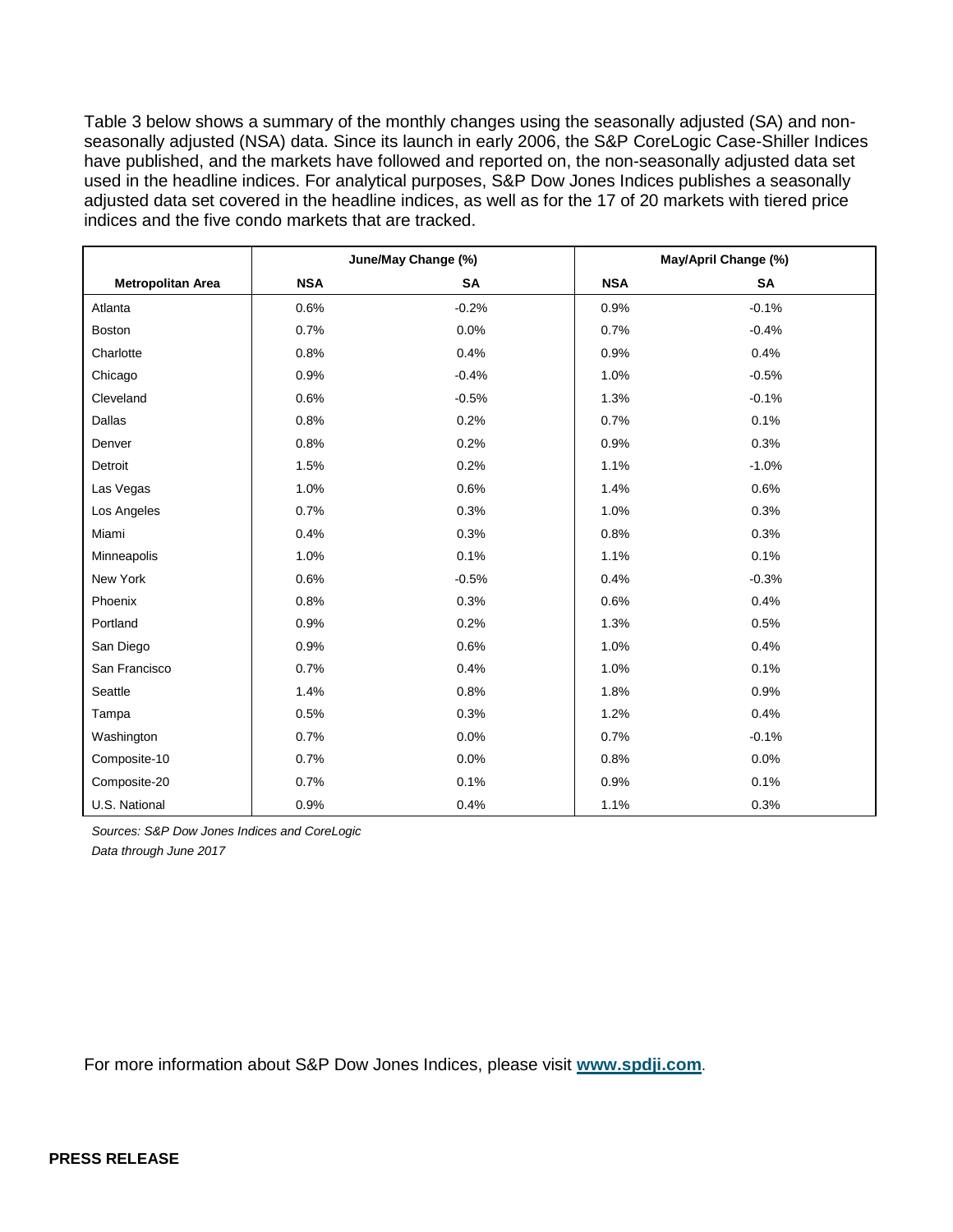# ABOUT S&P DOW JONES INDICES

S&P Dow Jones Indices is the largest global resource for essential index-based concepts, data and research, and home to iconic financial market indicators, such as the S&P 500<sup>®</sup> and the Dow Jones Industrial Average<sup>®</sup>. More assets are invested in products based on our indices than products based on indices from any other provider in the world. Since Charles Dow invented the first index in 1884, S&P DJI has become home to over 1,000,000 indices across the spectrum of asset classes that have helped define the way investors measure and trade the markets.

S&P Dow Jones Indices is a division of S&P Global (NYSE: SPGI), which provides essential intelligence for individuals, companies, and governments to make decisions with confidence. For more information, visit www.spdji.com.

# **FOR MORE INFORMATION:**

# **David Blitzer**

Managing Director and Chairman of Index Committee New York, USA (+1) 212 438 3907 david.blitzer@spglobal.com

**Soogyung Jordan** Global Head of Communications New York, USA (+1) 212 438 2297 [soogyung.jordan@spglobal.com](mailto:soogyung.jordan@spglobal.com)

**Luke Shane** North America Communications New York, USA (+1) 212 438 8184 [luke.shane@spglobal.com](mailto:luke.shane@spglobal.com)

S&P Dow Jones Indices' interactive blog, HousingViews.com, delivers real-time commentary and analysis from industry experts across S&P Global on a wide-range of topics impacting residential home prices, homebuilding and mortgage financing in the United States. Readers and viewers can visit the blog at [www.housingviews.com,](http://www.housingviews.com/) where feedback and commentary is welcomed and encouraged.

The S&P CoreLogic Case-Shiller Indices are published on the last Tuesday of each month at 9:00 am ET. They are constructed to accurately track the price path of typical single-family homes located in each metropolitan area provided. Each index combines matched price pairs for thousands of individual houses from the available universe of arms-length sales data. The S&P CoreLogic Case-Shiller U.S. National Home Price Index tracks the value of single-family housing within the United States. The index is a composite of single-family home price indices for the nine U.S. Census divisions and is calculated quarterly. The S&P CoreLogic Case-Shiller 10-City Composite Home Price Index is a value-weighted average of the 10 original metro area indices. The S&P CoreLogic Case-Shiller 20-City Composite Home Price Index is a value-weighted average of the 20 metro area indices. The indices have a base value of 100 in January 2000; thus, for example, a current index value of 150 translates to a 50% appreciation rate since January 2000 for a typical home located within the subject market.

These indices are generated and published under agreements between S&P Dow Jones Indices and CoreLogic, Inc.